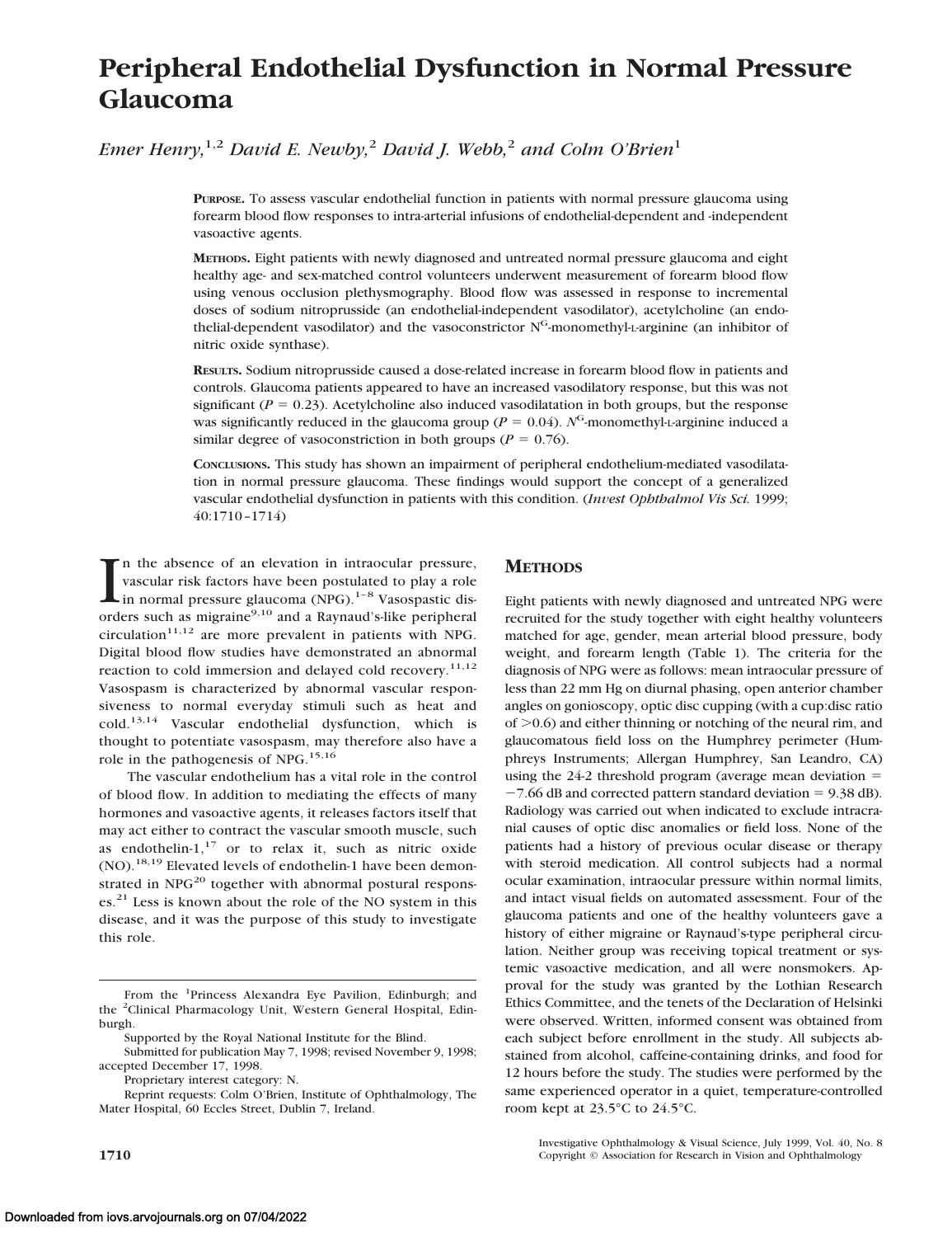**TABLE 1.** Group Demographics Expressed as Mean (SD)

|                     | <b>NPG</b><br>$(n = 8)$ | Controls<br>$(n = 8)$ |      |
|---------------------|-------------------------|-----------------------|------|
| Sex(F:M)            | 5:3                     | 5:3                   |      |
| Age (Years)         | 55.8 (6.8)              | 58.3 (10.0)           | 0.56 |
| $IOP$ (mm $Hg$ )    | 16(4.0)                 | 14(1.1)               | 0.59 |
| Weight $(Kg)$       | 69.1(8.6)               | 67.6(5.2)             | 0.69 |
| MAP (mm Hg)         | 89.7 (3.9)              | 90.5(11.3)            | 0.82 |
| HR(h/min)           | 58.6 (8.2)              | 60.7(8.4)             | 0.59 |
| Forearm Length (cm) | 24.5(1.0)               | 24.6(0.9)             | 0.71 |
| Vasospasm           | 4                       |                       | 0.14 |

IOP, intraocular pressure; MAP (in mm Hg), mean arterial blood pressure; HR, heart rate.

The brachial artery of the nondominant arm was cannulated with a standard wire 27-gauge steel needle (Cooper's Needle Works, Birmingham, UK) attached to a 16-gauge epidural catheter (Portex, Hythe, UK) after subcutaneous injection of 1% lignocaine (Xylocaine; Astra Pharmaceuticals, Kings Langley, UK). Continuous infusion of 0.9% sodium chloride (Baxter Healthcare, Thetford, UK) at a rate of 1 ml/min via an IVAC P1000 syringe pump (IVAC, Basingstoke, UK) maintained patency of the cannula. All drugs were dissolved in physiological saline and administered at a rate of 1 ml/min via the IVAC pump. Two E20 Rapid Cuff Inflators (D. E. Hokanson, WA) were applied to each arm, one at the wrist and one above the elbow. During measurements the lower cuffs were inflated to 220 mm Hg to exclude hand circulation. The upper cuffs were inflated to 35 to 40 mm Hg for 10 seconds in every 15-second interval, achieving venous occlusion and allowing plethysmographic recordings to be made. Forearm blood flow was measured in both arms simultaneously using venous occlusion plethysmography as previously described.<sup>22</sup> The changes in forearm circumference were measured by the mercury-in-silastic strain gauges, placed on the widest part of the forearm, which sensed alterations in forearm circumference that reflected volumetric changes with vasodilation or vasoconstriction. These changes were processed by a MacLab analogue-todigital converter and Chart version 3.3.8 software (AD Instruments, Castle Hill, Australia) and recorded onto a Macintosh Classic II computer (Apple Computers, Cupertino, CA) calibrated using the internal standard. To reduce the variability of blood flow data, the ratio of flows in the two arms was calculated for each time: in effect using the noninfused arm as a contemporaneous control for the infused arm.<sup>22</sup> Percentage changes in the infused forearm blood flow were calculated as follows<sup>22</sup>:

% change in blood flow =  $100 \times (I_t/NI_t - I_b/NI_b) /I_b/NI_b$ 

where  $I_b$  and  $NI_b$  are the infused and noninfused forearm blood flows, respectively, at baseline (time 0), and  $I_t$  and  $NI_t$  are the infused and noninfused forearm blood flows, respectively, at a given time. Blood pressure and heart rate were recorded in the noninfused arm immediately after each blood flow measurement using a semiautomated noninvasive oscillometric sphygmomanometer (Takeda UA 751; Takeda Medical, Tokyo, Japan).

At the start of each study, baseline measurements were taken over 30 minutes during the infusion of saline. Thereafter, sodium nitroprusside (SNP; David Bull Laboratories, Victoria, Australia) was administered in increasing concentrations of 1, 2, and  $4 \mu g/min$  for 6 minutes at each dose, and recordings were made for each concentration. Saline was then infused over a 30-minute washout period during which time two measurements were taken, at 10 and 20 minutes. Acetylcholine (ACh) (Miochol; CIBA Vision Ophthalmics, Southampton, UK) was administered in concentrations of 5, 10, and 20  $\mu$ g/min, and readings were taken after a 6-minute infusion of each concentration. This was again followed by a 30-minute washout with 0.9% saline. Finally, N<sup>G</sup>-monomethyl-L-arginine (L-NMMA) (Clinalfa AG, Laufelfingen, Switzerland) at a concentration of  $4 \mu$ mol/min was infused with measurements taken after 3, 9, and 15 minutes.

The population size  $(n = 8)$ , based on blood flow data derived from forearm vessel responses, gave a 90% power to detect a 24% difference in blood flow responses at a significance level of 5%.<sup>23,24</sup>

The plethysmographic recordings for each patient at each concentration of the infused agent were analyzed for mean percentage increase or decrease in forearm blood flow. These were grouped together to allow analysis of the mean values for each of the two groups assessed. Group responses were compared using ANOVA.

### **RESULTS**

Sodium nitroprusside induced a dose-related increase in forearm blood flow in both groups ( $P < 0.001$  for both). This response appeared higher in the glaucoma group, but this was not significant ( $P = 0.23$ ; Fig. 1A). Acetylcholine also produced a dose-dependent response in both groups ( $P < 0.001$  for both). However, the flow increase was significantly lower in the glaucoma group ( $P = 0.04$ ; Fig. 1B). L-NMMA reduced forearm blood flow in both groups. There was no demonstrable difference between the two groups ( $P = 0.76$ ; Fig. 1C). Systemic hemodynamic parameters such as blood pressure and heart rate did not change significantly during the measurements in either group (Fig. 2).

## **DISCUSSION**

This study has shown an impairment of endothelium-mediated vasodilatation, as induced by acetylcholine, in a group of newly diagnosed and untreated patients with NPG. These findings would support the concept of an underlying generalized vascular endothelial dysfunction in these patients.

The high prevalence of vasospastic disorders in NPG patients<sup>8,9,11,12</sup> has led to an increasing interest in the role of the vascular endothelium in this condition. The endothelium is recognized as being an important functional unit in the regulation of blood flow. It forms the inner lining of all blood vessels and therefore lies between the circulating blood and the vascular smooth muscle, acting as both a barrier and modulator of vascular function. It has a diverse number of functions, including control of permeability and the activation and inactivation of hormones. Nitric oxide is synthesized within the endothelial cell from the precursor L-arginine by the action of NO synthase (Fig.  $3^{18,19,25}$  both basally and in response to a variety of stimuli including acetylcholine, histamine, and many other endogenous hormones. Agents such as ACh are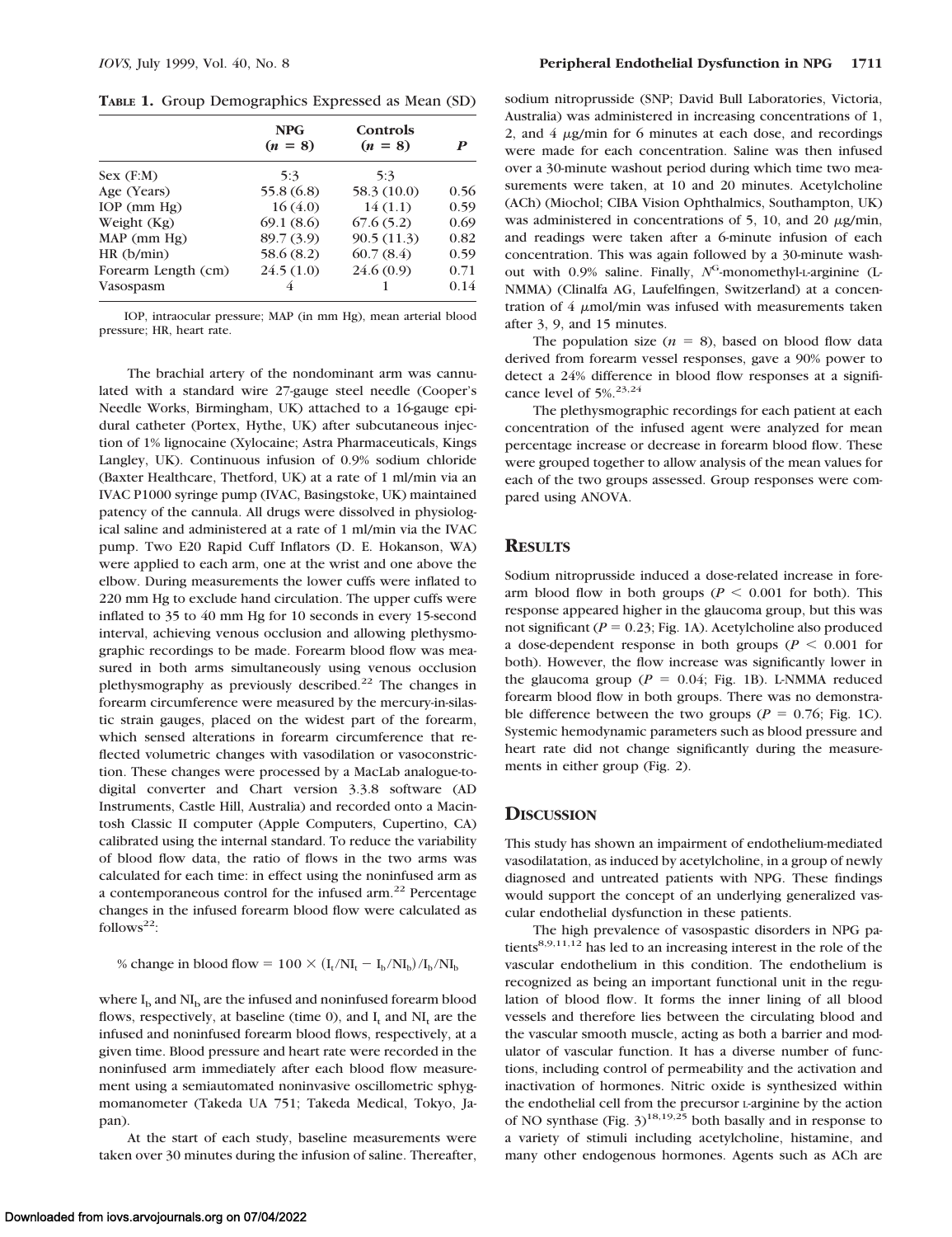

**FIGURE 1.** Forearm blood flow responses: mean (SEM).  $\bullet$ , NPG;  $\circ$ , controls. SNP and Ach are micrograms per minute; L-NMMA is micromoles per minute.

therefore dependent on an intact endothelium to exert their vasodilatory effects.26 Impairment of a vasodilatory response to acetylcholine suggests endothelial dysfunction, as shown in many other studies.<sup>27-29</sup>

L-NMMA is an analogue of L-arginine and acts as a competitive inhibitor of NO synthase. It reduces the synthesis and release of NO and produces vasoconstriction by withdrawal of endogenous NO-mediated tone in resistance arteries. Therefore, NO bioavailability is indirectly reflected by the reduction in blood flow induced by L-NMMA infusion.<sup>30</sup> Once synthesized and released, NO diffuses to adjacent vascular smooth muscle where it activates guanylate cyclase. Guanylate cyclase increases intracellular levels of cGMP, which acts as a second messenger to induce smooth muscle relaxation. Sodium nitroprusside is an NO donor that has a direct effect on the vascular smooth muscle. The degree of blood flow increase induced by

SNP is therefore a measure of endothelium-independent vasodilatation and direct vascular smooth muscle function.

We have assessed vascular endothelial function using the technique of venous occlusion plethysmography, which allows measurement of changes in forearm blood flow in response to intra-arterial infusion of vasoactive agents. This is a well validated technique that has been widely used in the investigation of many vascular diseases,  $31$  including hypertension,  $32,33$  heart failure,  $34$  diabetes mellitus,  $35$  and Raynaud's phenomenon.  $36$ By infusing such subsystemic drug concentrations, the vascular effects are localized to the forearm, and no significant systemic hemodynamic changes occur that could confound the vascular responses recorded (Fig. 2).

Although this study has demonstrated a peripheral endothelial dysfunction in patients with NPG, the extent to which this dysfunction may contribute to the glaucomatous process is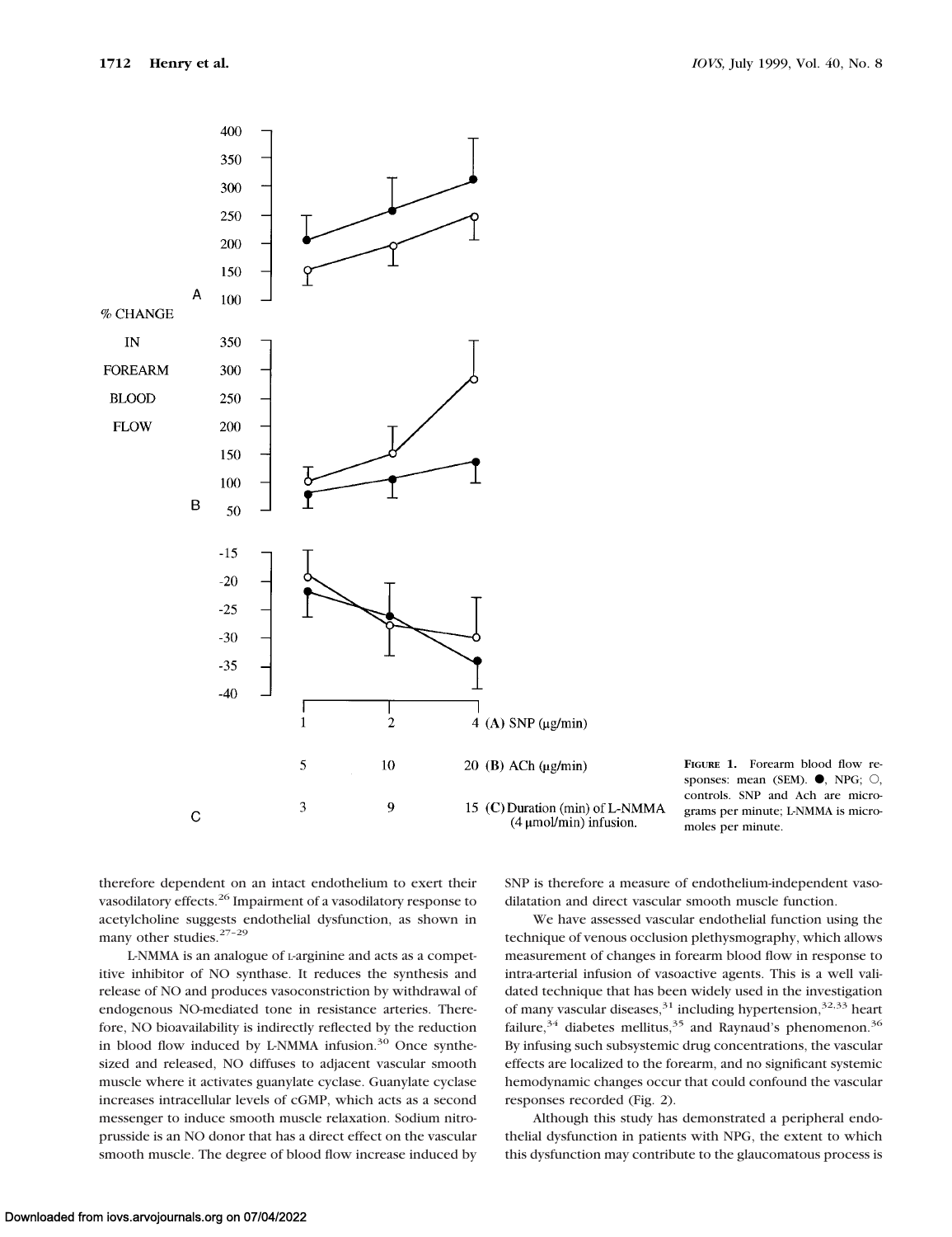

**FIGURE 2.** Systemic cardiovascular parameters during forearm blood flow measurements.  $\bullet$ , NPG;  $\circ$ , controls; MAP, mean arterial blood pressure; HR, heart rate.

unclear. The NO system appears to be active in the  $e^{\frac{37}{38}}$  and to have a role in both basal and stimulated ocular blood flow in myography studies of isolated human ophthalmic arteries.<sup>39</sup>

Direct evidence for local ocular endothelial dysfunction is difficult to obtain, however. Techniques such as the one described in this article are clearly not suitable for in vivo assessment of the ocular circulation, and other techniques involving intravenous administration of vasoactive agents allow only indirect measurements to be made. In one such study a reduction in the pulsatile component of choroidal blood flow resulted from intravenous infusion of L-NMMA in healthy volunteers.<sup>40</sup> Whether this resulted from local inhibition of NO synthase in the ocular circulation or from changes in systemic factors such as blood pressure and cardiac output is difficult to ascertain.

In conclusion, therefore, this study has demonstrated evidence of generalized endothelial dysfunction in a group of untreated patients with NPG. Whether this dysfunction exists in the ophthalmic circulation, and whether it contributes to the glaucomatous process, remains to be determined.



**FIGURE 3.** Endothelial-derived NO synthesis and activity. Hist, histamine; 5-HT, serotonin; NOS, NO synthase; GTN, glycerol trinitrate; GTP, guanylate triphosphate; cGMP, cyclic guanylate monophosphate.

#### *References*

- 1. Feldman F, Sweeney V, Drance S. Cerebro-vascular studies in chronic simple glaucoma. *Can J Ophthalmol.* 1969;4:358–364.
- 2. Drance SM. Some factors in the production of low tension glaucoma. *Br J Ophthalmol.* 1972;56:229–242.
- 3. Levene R. Low tension glaucoma: a critical review and new material. *Surv Ophthalmol.* 1980;24:621–664.
- 4. Carter CJ, Brooks DE, Doyle DL, Drance SM. Investigations into a vascular aetiology for low-tension glaucoma. *Ophthalmology.* 1989;97:49–55.
- 5. Flammer J. The vascular concept of glaucoma. *Surv Ophthalmol.* 1994;38(suppl):SS3–S6.
- 6. Hitchings R. Low tension glaucoma—its place in modern glaucoma practice. *Br J Ophthalmol.* 1992;76:494–496.
- 7. Sonnsjo B, Krakau CE. Arguments for a vascular glaucoma etiology. *Acta Ophthalmol.* 1993;71:433–444.
- 8. Broadway D, Drance S. Glaucoma and vasospasm. *Br J Ophthalmol.* 1998;82:862–870.
- 9. Phelps CD, Corbett JJ. Migraine and low-tension glaucoma. *Invest Ophthalmol Vis Sci.* 1985;26:1105–1108.
- 10. Klein B, Klein R, Meuer S, Goetz L. Migraine headache and its association with open angle glaucoma: the Beaver Dam study. *Invest Ophthalmol Vis Sci.* 1993;34:3024–3028.
- 11. Drance SM, Douglas GR, Wijsman K, Schulzer M, Britton RJ. Response of blood flow to warm and cold in normal and low-tension glaucoma patients. *Am J Ophthalmol.* 1988;105:35–39.
- 12. Gasser P, Flammer J. Blood cell velocity in the nailfold capillaries of patients with normal tension and high tension glaucoma. *Am J Ophthalmol.* 1991;111:585–588.
- 13. Dowd P. Raynaud's phenomenon. *Lancet.* 1995;346:283–290.
- 14. Walmsley D, Goodfield MJD. Evidence for an abnormal peripherally mediated vascular response to temperature in Raynaud's phenomenon. *Br J Rheumatol.* 1990;29:181–184.
- 15. Flammer J. Do ocular vasospasms help cause low tension glaucoma? *Doc Ophthalmol Proc Ser.* 1987;49:397–399.
- 16. Guthauser U, Flammer J, Mahler F. The relationship between digital and ocular vasospasm. *Graefes Arch Clin Ophthalmol.* 1988;226:224–226.
- 17. Webb DJ, Haynes WG. Endothelins come of age. *Lancet.* 1993; 342:1439.
- 18. Palmer R, Ashton D, Moncada S. Vascular endothelial cells synthesize nitric oxide from L-arginine. *Nature.* 1988;333:664–666.
- 19. Moncada S, Higgs A. The L-arginine—nitric oxide pathway. *N Engl J Med.* 1993;329:2002–2012.
- 20. Sugiyama T, Moriya S, Oku H, Azuma I. Association of endothelin-1 with normal tension glaucoma: clinical and fundamental studies. *Surv Ophthalmol.* 1995;39(suppl 1):S49–S56.
- 21. Kaiser HJ, Flammer J, Wenk M, Luscher T. Endothelin-1 plasma levels in normal tension glaucoma; abnormal response to postural changes. *Graefes Arch Clin Exp Ophthalmol.* 1995;233:484–488.
- 22. Benjamin N, Calver A, Collier J, Robinson B, Vallance P, Webb D. Measuring forearm blood flow and interpreting the responses to drugs and mediators. *Hypertension.* 1995;25:918–923.
- 23. Newby D. Intra-arterial substance P mediated vasodilation in the human forearm: pharmacology, reproducibility and tolerability. *Br J Pharmacol.* 1997;43:493–499.
- 24. Newby D, Flint L, Fox K, Boon N, Webb D. Reduced responsiveness to endothelin-1 in peripheral resistance vessels of patients with Syndrome X. *J Am Coll Cardiol.* 1998;31:1585–1590.
- 25. Palmer RMJ. The L-arginine: nitric oxide pathway. *Curr Opin Nephrol Hypertens.* 1993;2:122–128.
- 26. Furchgott R, Zawadski J. The obligatory role of endothelial cells in the relaxation of arterial smooth muscle by acetylcholine. *Nature.* 1980;299:373–547.
- 27. Chowienczyk P, Watts G, Cockcroft J, Ritter J. Impaired endothelium-dependent vasodilation of forearm resistance vessels in hypercholesterolaemia. *Lancet.* 1992;340:1430–1432.
- 28. Stoes E, Koomans H, de Bruin T, Rabelink T. Vascular function in the forearm of hypercholesterolaemic patients off and on lipidlowering medication. *Lancet.* 1995;346:467–471.